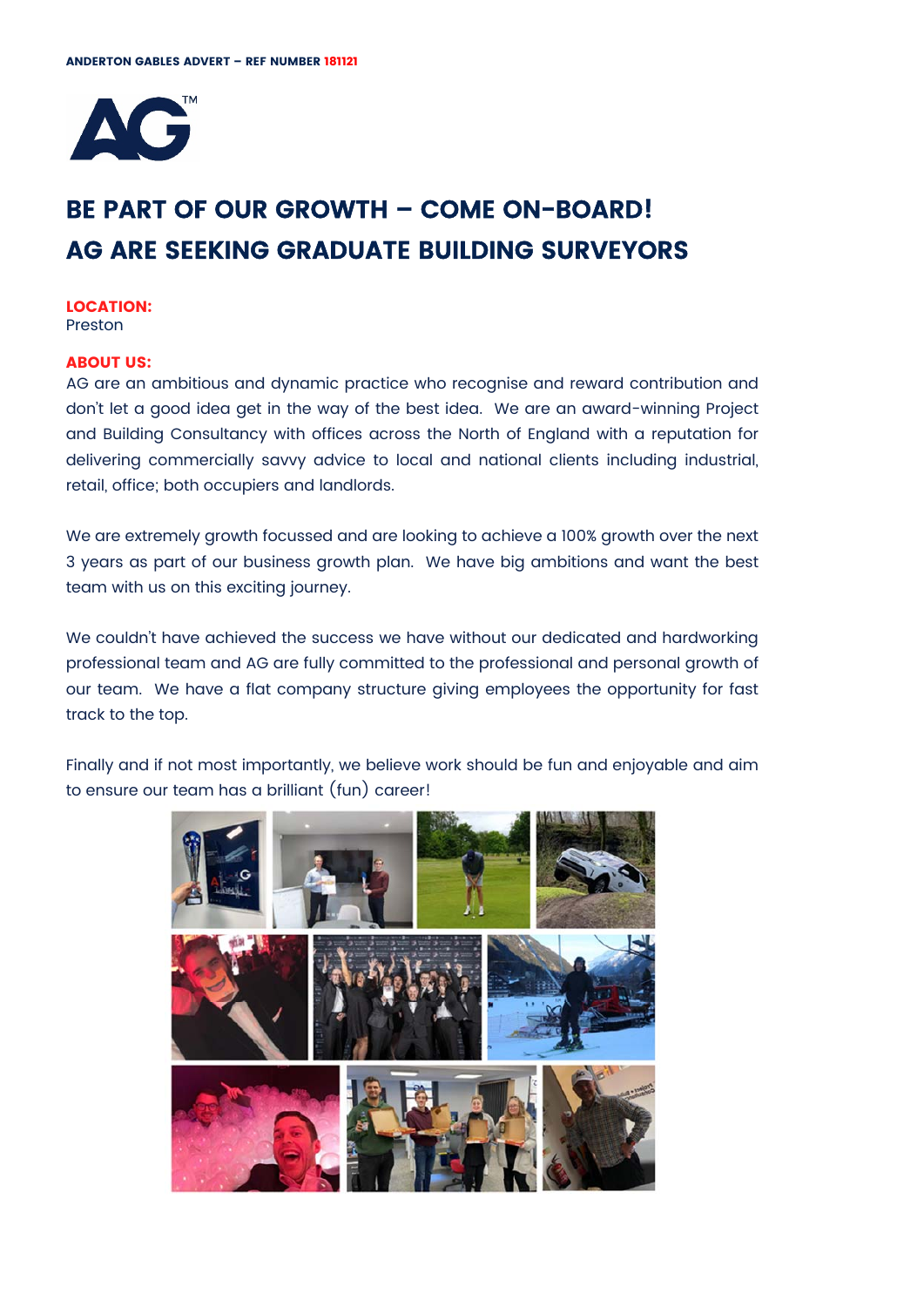#### **THE ROLE:**

# **Includes but not be limited to:**

- Assisting on a full range of building surveying instructions on a variety of commercial properties, including offices, retail and industrial.
- Instructions which are typically split about 50:50 between professional work and project work.
- Assisting in providing professional work to clients including schedules of dilapidations, schedules of condition, pre-acquisition surveys, party wall awards, defect diagnosis, planned preventative maintenance report and building reinstatement cost assessments.
- Supporting in project work which can typically range from £50k to £5million where the firm performs the role of designer, contract administrator, project manager or an employer's agent.
- Assisting with co-ordination of portfolio instructions and undertaking other duties from time to time as may be reasonably required.
- Providing CAD support for the above.
- Conducting measured surveys.
- Adherence to Health & Safety procedures.
- Responsibility for own continuous professional learning.
- Respect and follow company Core Values.

# **THE PACKAGE:**

#### **Includes but not be limited to:**

Recruiting and developing the best graduates is fundamental to our growth plans and we recognise and reward our employees by offering competitive salaries and transparent bonus scheme and a range of additional benefits that includes:

- **Salary Range (Depending on Experience and Office Location) £18 to 24K.**
- **On Target Bonus of £2-3k.** Your potential bonus pot being visible throughout the year and updated monthly.
- Clear and planned progression route Fast track to the top for outstanding performers.
- Core hours working between 10am-4pm with opportunity for flexible working to achieve 40 hours per week.
- 1-1 meetings monthly with your line manager to ensure your wellbeing and personal development.
- AG Academy Training and Development Opportunities .
- 25 days' annual leave (increasing with service) + bank holidays .
- Pension with Employer contribution.
- Wellbeing Support including Financial, Training and Nutrition.
- Vitality Healthcare Package including ½ price membership at Virgin and Nuffield Centres.
- Inclusive professional and fun culture.
- Regular Team Social and Charity Events.
- Payment of relevant Professional accreditations.
- Petrol / Mileage Expenses at £0.45 per mile.